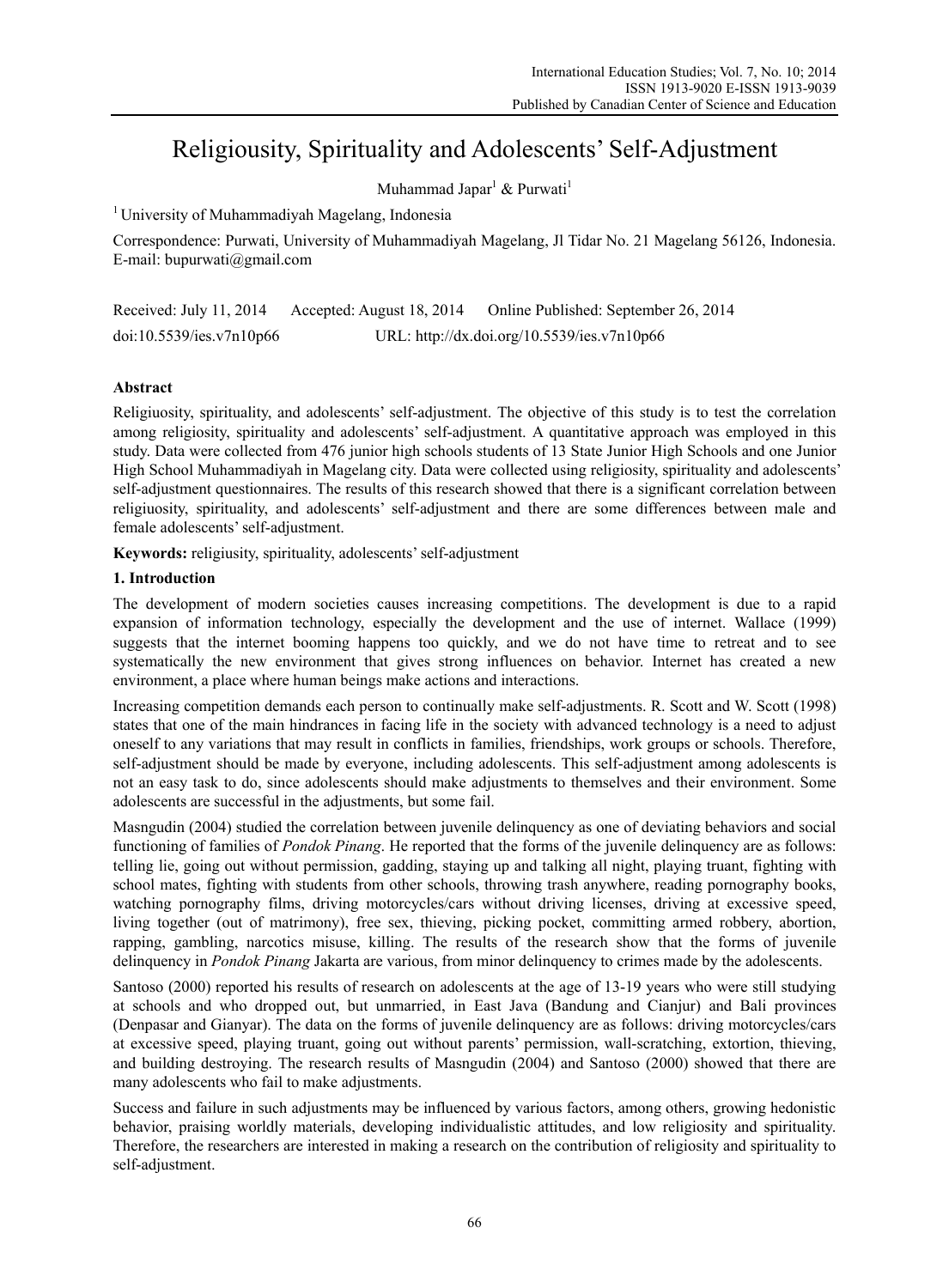Adolescents and/or puberty is a period of a development between the age of 11-12 years to 19 years or early 20s (Papalia et al., 2002). Adolescents involved in this research are those who were studying in Junior High Schools, aged 11-12 years to 15-16 years. The age is included into puberty (Hurlock, 1996).

Adolescents develop fastly in terms of height and weight, body proportion and form, and reach sexual maturity marked by characteristics of primary and secondary sexes (Papalia et al., 2002; Hurlock, 1996). Other prominent development characteristics are their intelectual, emotional,moral, religous, and spiritual developments. The characteristics determine their success in facing mature development, therefore, they need capability in making adjustments psycosocially.

According to Calhoun and Acocella (1990) self-adjustment is meant to one's continuous adjustment with oneself, other persons and the environment. Adolescents' self-adjustment is the adolescent's effort or capability to gain well-beings and self-harmony either with one-self or the environment. Forms of self-adjustment are: a) personal self-adjustment, covering physical and emotional, sexual, and moral and religious self-adjustments; b) social self-adjustment includes self-adjustment to home and family, schools, and to society; c) marital self-adjustment, and d) vocational and occupational self-adjustment. R. Scott and W. Scott (1998) suggest that self-adjustment is not merely adjustment to someone but also to a pressing condition. Adolescents' self-adjustment is made in a social system such as families, friendship networks, work groups or schools, and in various types of traditional groups.

Adolescents' self-adjustment include: a) personal self-adjustment, covering attitudes of self-acceptance and –performance either towards physical, emotional conditions or religious self-adjustment; b) social self-adjustment either at homes, schools, or in social environments.

Success in adolescents' self-adjustment is determined by various factors, among others their religiosity and spirituality. Religiosity refers to the content of individual's interest in religion, meaning the individual internalizes and fully comprehend his religion so that this influences all his actions (Dister, 1982), meanwhile according to Jalaluddin (2001) religiusity is a religious attitude, namely a condition existing in someone that motivates him to behave in accordance with the content of his obedience to his religion.

Islamic religiousity is an obedience to the teaching of Islam God declare through the prophet *Muhammad SAW*. Obedience to God's laws shows belief in God and implements all His orders and prohibitions. One's religiousity includes faith and piety. Faith means belief.

Hamka (2001) expresses that someone who wants to have a complement faith should complete three conditions, a) justified in his heart; b) recognized using the tongue, and implemented in behavior. The most popular definition of piety is to keep oneself from God's tortures by obeying all His orders and keeping away for His prohibitions (Ilyas, 2001). The opinion is rinforced by Thabbarah (Ilyas, 2001).

Adolescents' religiousity is affected bu the development of their critical and rational thinkings, so that the adolescents, in accepting religion teachers, are not logic anymore, but based on their cognitive developent. According to Paloutzian (1996), a model of cognitive development may be applied in religiousity. The cognitive development of adolescents at the ages of 11-15 years is at the formal operational stage's Piaget (in Santrock, 1996; McMahon et al., 1995). At this stage, an individual has possessed an ability to work with high symbolic thinking and has found abstract thinking in logic,mathematics, and philosophy and started showing ethics.

According to Donelson (1999) and Paloutzian (1996), adolescents are able tounderstand the meaning of religiousity with more abstract reasoning. It is in line with Kohlberg's opinion (in Paloutzian, 1996) that adolescents enter into a postconventional level. At this level, they have reached an orientation of social contracts and of universal ethical principles. Right or wrong is based on any agreements in the social contract, vlues implicit or explicit in the majority wishes and on a standard internalisation without paying attention whether they conform to social customs or not.

Religiousity has some aspects or dimensions. According to Paloutzian (1996), there are five dimensions of religion commitment, namely: a) ideology; b) observance of religious duties; c) full and total comprehension; d) intelectualism and e) consequence. The commitment dimensions are line with aspects of Islam religiousity. Ideology dimension is parallelized with Faith, observance with Islam, full comprehension with *ikhsan,*  intellectual with Science and consequence with deed. Therefore, the religiousity aspect includes aspects of: a) ideology; b) observance; c) comprehension ; d) intellectual and e) consequence.

Maslow (in Howard, 2002) suggests that a unified pattern of human beings or the inner originality not only appear in its anatomy or physiology, but also in its the most basic needs, desires and phsychologal capacity. The inner originality is usually not easy to see, but rather hidden. *Hidden desires* in our mind is an indicator of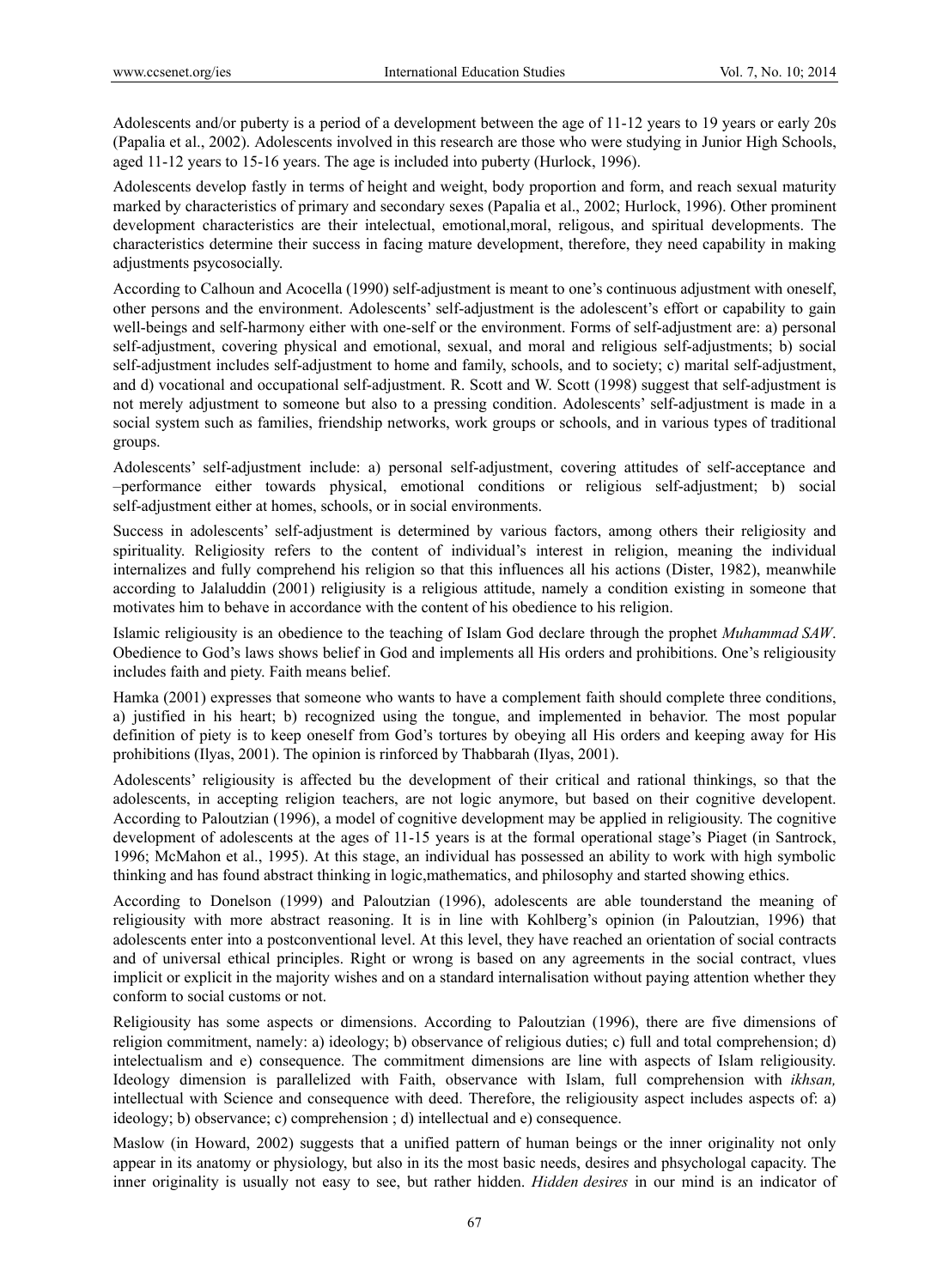spirituality. Each of us needs to find meanings and ourpose, and to develop our potential to the integrated lives, to decent lives.

Spirituality is an individual's effort to gain a meaningful life (Balk & Hogan, 1995; Fowler, 1981; Sperry & Giblin, 1996 in Batten & Oltjenbruns, 1999). Carrol (in Nash & Steward, 2003) states that spirituality refers to the basic characteristics and process of finding meanings and purposes of life. Zohar and Marshall (2000) state that spiritual means something that is related to a richer, wider and deeper totality that places our limited situation at present in a new perspective. It means possessing an understanding of something behind or something that gives more meanings and added values to the present condition. Spirituality is an awareness and about unity with other people, and is also a combination of our basic philosophy about life, and our attitudes and practices.

Adolescents' spirituality is their ability to find the meaning of life. They are at the post-conventional stage (Kohlberg in McMahon et al., 1995; Santrock, 1996; Hurlock, 1990; Hetherington & Parkes, 1986). According to Kohlberg, at this stage, an individual is able to use principles of personal ethis and human rights. Moral decisions is rational and relatively independent (is not influenced by punishment or other persons's agreement).

Spirituality may be reached by each Moslem adolescent.Chimbell states that principally in each human being, whether those with deep faith, or even for those with secular behavior, there is an unlimited spiritual need. Mujib and Muzakir (2001) and Zohar and Marshall (2000) suggest that a spiritual intelligence must not be related to religion. For some people, spiritual intelligence might find the ways of expressions through formal religions, but being religious does not guarrantee a high spiritual intelligence. There are many humanists and atheists that own a very high spiritual intelligence, but there are also many actively religious people who have a low spiritual intelligence.

Reich, Oser, and Scarlett (1999) (in Dowling et al., 2004) state that adelescents' spirituality may be seen from their better lives and new ways in their lives, their willingness to take a highest value in order to become transcendental and to insist themselves on making relationships with other people in a way that is far from narrow-mindedness or in the manner of switching from attention to materials into attention to a real attention. Spirituality is a construct involving personal interest and attention to other persons. Based on the opinion, it can be stated that spirituality covers aspects of transcendency to God, attention to oneself, and other persons. Howard (2002) explains that from a perspective of faith, spirituality may be seen from four relations namely relations to on-self, other people, the nature or the enviroment and to higher power. Adolescents that find spirituality will be able to make self-adjustment.

Male and female adoslecents possess either physical or psychological differences. Physically, Man has tighter and stronger body with harder skin and wide chest, but woman does not. Moreover, man has beard, and mustache, woman does not. Man is more aggresive, more independent, more insensitive, and more calm but woman does not. Man is more rational, more active, more agressive than woman. Most women show a characteristic of giving upbringing Based on the characteristics, it can be stated that male adolescents have a more tendency to be able make adjustments to themselves and to their environments than male adolscents.

Therefore, the objective of this present research is to test contributions of religiosity to self-adjustment, of spirituality to self-adjustment, and of religiosity and spirituality jointly to self-adjustment and to test the differences of male and female adolescents' self-adjustment.

#### **2. Methodology**

In this research, a quantitative approach with multi-correlation design was employed. Three variables studied are religiosity and spirituality as independent variables and adolescents' self-adjustments as dependent variable.

The population is 2498 students of State and Private Junior High Schools in Magelang city. The sample was taken from 13 state junior high schools and 1 SMP Muhammadiyah in Magelang city, with the number of 472 students (193 male and 279 female). The sample was taken using lottery. The age was ranged from 13-16 years and studied in class 9 when the data were taken.

Research instruments used are questionaires, consisting of questionaires on: a) adolescents' religiousity; b) adolescents'spirituality, adolescents' self-adjustments. Data on sexes were obtained through respondents' identity data in the stated questionaires. The validity and reliability of the arranged questionaires were tested through try-out.

Six senior students of the Faculty of Teacher Training and Education of the University of Muhammadiyah Magelang helped the researcher collect the data. Before they collected the data, they were trained on how to collect data. They were also asked to score and tabulate the results of the questionaires. The data collection was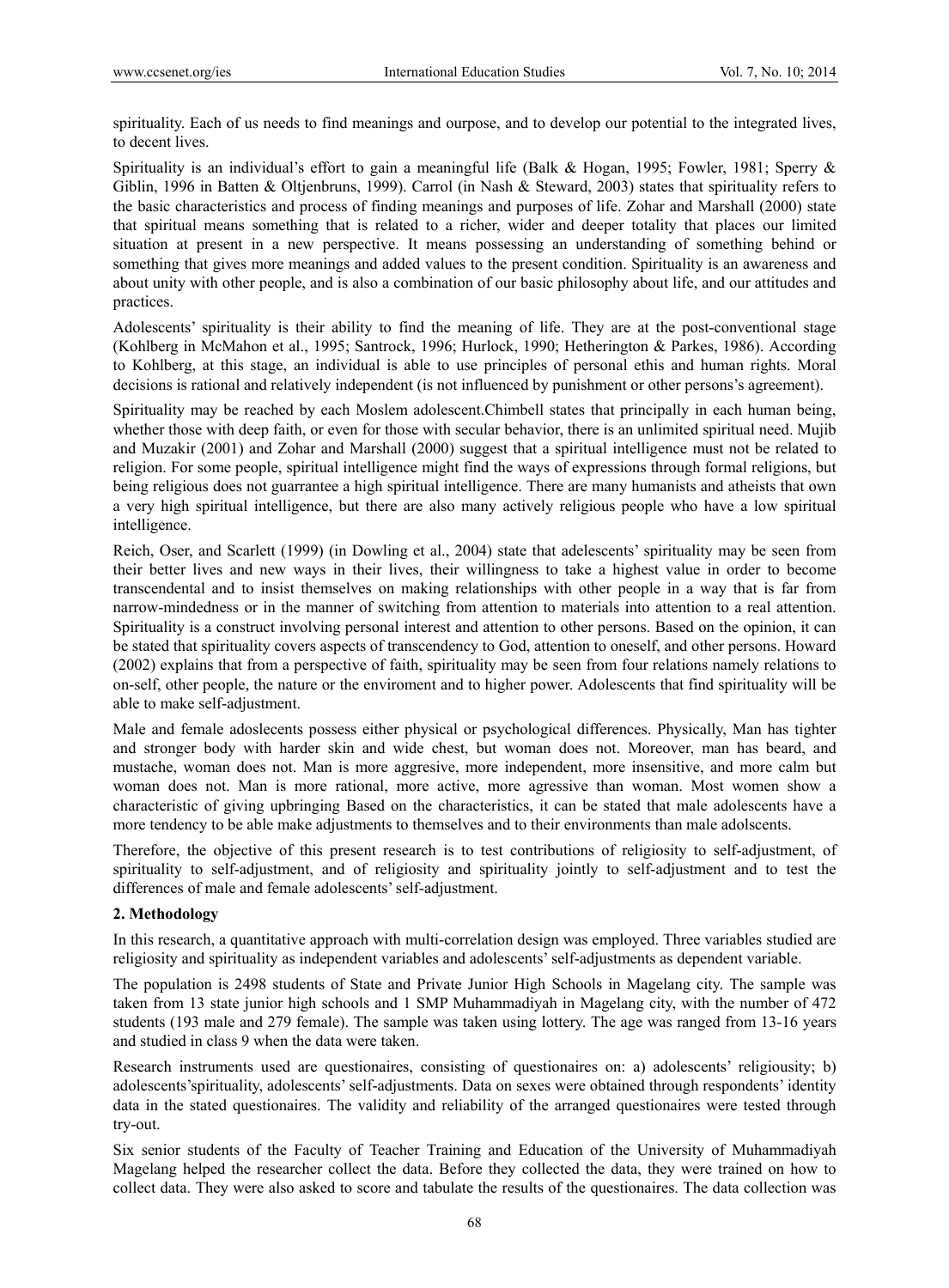also helped by school conselors and teachers of Islam religion education fro each school.

Before data analysis were made to test the hypotheses, an analysis-prerequisite test was made first. The analysis-prerequisite test includes the normality test of data distribution and the linearity test of the relation between each independent variable and the dependent variable. The prerequisite test was made with the help of software SPS 2005.

To analyze the data in this research, a quantitative technique was employed, namely using a statistical analysis. The statistical analyses used are a) the Z-test to make a descriptive analysis in order to understand the status of self-adjustment, religiosity and of spirituality; b) the multi-regression analysis to test the hypothesis of the relationships between: a) religiosity, spirituality and sexes and self-adjustment; b) religiosity and self-adjustment, and spirituality and self-adjustment; c) the T-test technique to understand the differences of self-adjustment between male and female adolescents. The analysis of descriptive data was made by using program SPSS and Structural Equation Model (SEM) to test the hypothesis.

#### **3. Results and Discussion**

### *3.1 Results*

Self-adjustment of adolescents in Magelang city is categorized into average or good enough, meanwhile their religiosity and spirituality are very high or very good, based on the results the descriptive analysis using the Z-test. It is because the condition of Magelang city is relatively quiet and the people still strongly hold religious values as marked by among others the well-functioning of religious institutions and activities. Schools build religiosity which can be identified from activities of routine recitation of the Holly Qur'an, of praying together at schools, and of commemorations of holidays of Islam.

The analysis of the Structural Equation Model was focused on the relationship between exogenous latent variables and endogenous one, and inter-relationships among endogenous variables. And *Lisrel* calculation showed that there is no negative relationship between exogenous and endogenous variables and also between endogenous and exogenous variables. The test of the relations among the research variables was done after the model and structural test.

The results of the model and structural test, based on the criteria of *goodness of-fitt statistics,* showed that  $\chi^2$ =80.038; DF 99; Significant at P=0.945; RFI=0.995, PGFI=0.713; GFI=0.979; AGFI=0.972; and RAMSEA=0.004. Based on the results, it may be stated that the structural model proposed fulfills the prerequisite.

The results of calculation of parameters significance from exogenous variables that influence endogenous variable, adolescents' self-adjustment, are presented at Table 1.

| Score t | $\alpha$ 5% | Information |
|---------|-------------|-------------|
| 8.38    | 1.96        | Significant |
| 5.61    | 1.96        | Significant |
| 4.60    | 1.96        | Significant |
| 445     | 1.96        | Significant |
| 623     | 1.96        | Significant |
|         |             |             |

Tabel 1. The results of calculation of parameter significance of religiosity variables on self-adjustment

Based on Table 1, it seems that ideology variable gains t score of 8.38>1.96; observance, 5.61>1.96; comprehension, 4.60>1.96; consequence, 4.45>1.96 and intellectual, 6.23>1.96. Therefore, it can be concluded that all exogenous variables gave effects on adolescents' self-adjustment.

The results of the calculation of parameter significance from exogenous variables influencing endogenous variable, adolescents' self-adjustment, are presented in Table 2.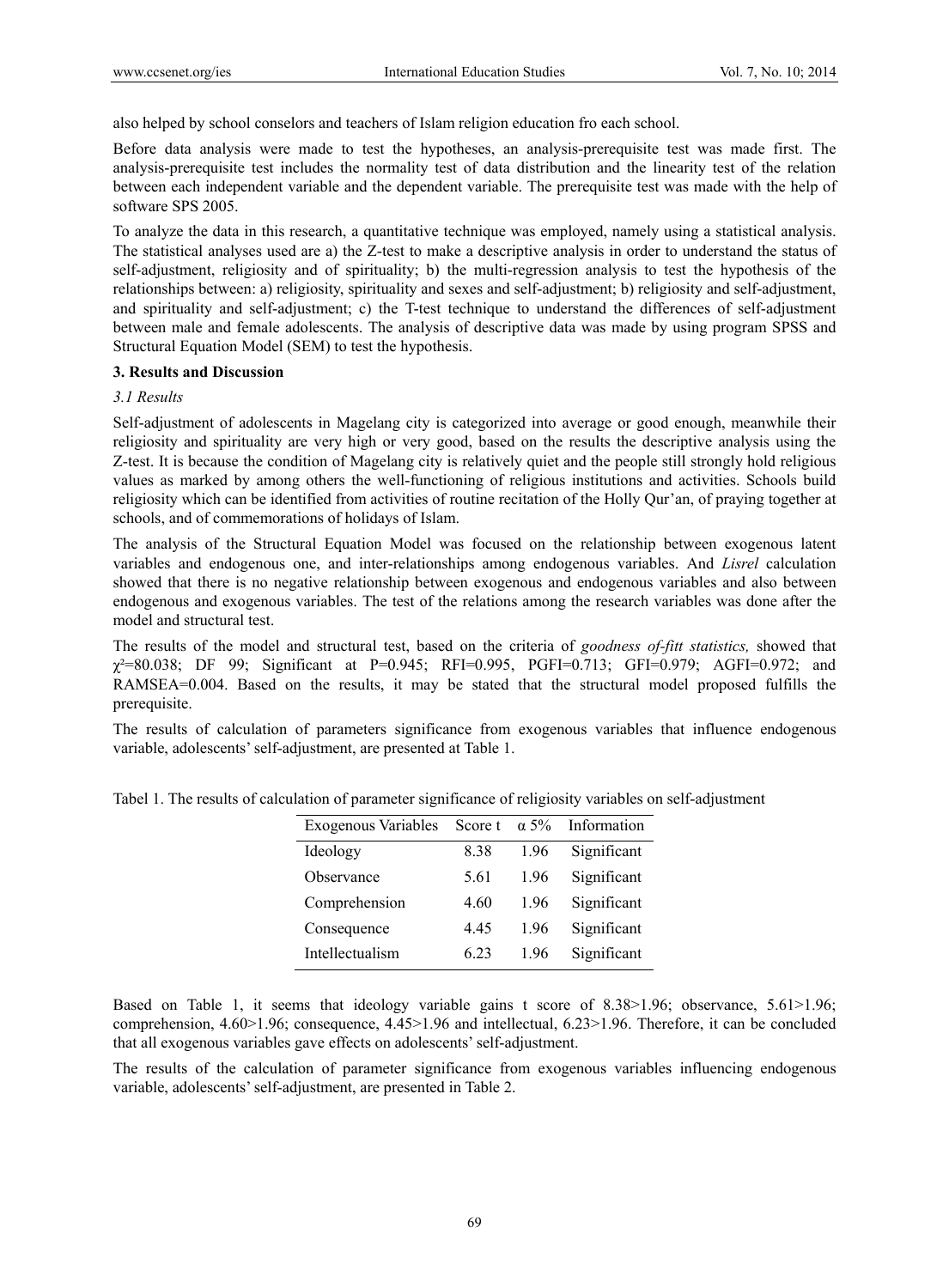| <b>Exogenous Variables</b> | Score t | $\alpha$ 5% | Information |
|----------------------------|---------|-------------|-------------|
| One-self                   | 5.09    | 1.96        | Significant |
| Other persons              | 7 77    | 196         | Significant |
| Nature/Environment         | 3.48    | 196         | Significant |
| Meaning for God            | 5.10    | 196         | Significant |

Table 2. The results of calculation of parameter significance of spirituality variable of adolescents' self-adjustment

Based on the result of the Lister calculation, as shown in Table 2, it can be stated that the meaning of life for one self has the t-score of 5.09>1.96; meaning for other persons, 7.77>1.96; meaning for nature, 3.48>1.96; and meaning of life for God, 5.10>1.96. Therefore, it can be concluded that all exogenous variables gave effects on adolescents' self-adjustment.

#### *3.2 Discussion*

The relationship between religiousity, spirituality and sexes altogether and self-adjustment is significant. The results of this research is in line with those of the study reported by Thoresen (1999) that the roles of spiritual and religious factors are correlated with physical and mental health. Healthy physical and mental condition may be paralelled with optimum life and this optimumlife is an indicator of self-adjustment ability. The results are also in line with opinion given by, Dister (1982) and Jalaludin (2001) that religiousity is the content of one's obedience to the religion he professes and influences his behavior. Adolescents with high religiousity means that they really obey the teachings of their eligion.they will be able to control themselves and all their behaviors based on the demands of theirreligion. They are able to control and to make self-adjustment.

Obedience to do the techings of religion with the support from spirituality encourages adolescents to make self-adjustment well, since spirituality is one's effort to reach meaningful life. Fowler (1981), Sperry and Giblin, 1996 (in Batten & Oltjenbruns, 1999) state that spirituality is an individual efforts to have meaningful life. It is in line with Carroll (in Nash & Stewart, 2003) stating that spirituality refer ro the bsic characteristic and process of discovering meaning and purpose of life. Adolescents with meaningful lif e, covering meaning for themselves, other persons, nature or enviromnet and for God will have more capability in adjusting themselves.

Adolescents' with good piety to the teachings of religion on faith, morals, trade law (*muamalah*), and worship, and followed by the ataintment of meaning oflife for oneself, other persons,nature or environment an God encourage them to be able to make self-adjustment.

The research results showed that aspects of religiousity either the ideology, observance, full comprehension, consequence, and intellectual are correlated with adolescents' self-adjustment. At adolescence, they have a very fast cognitive development. Cognitive development of adolescents in 11-15 years old have reached a formal operational stage. According to Piaget, at this stage, individuals have been able to work using a high symbolic thinking and have found an abstract thinking ability. Piaget's idea is reinforced by Donelson (1999) stating that from a cognitive development perspective, children begin to see religion concretly, while teenagers start to think more abstractly and using symbols. The development causes adolescents to behave critically and not bo be easy to accept dogmas immediately.

Adolescents question and show critical behavior about their belief they profess in order to placetheir faith on a firm basis. Wagner (in Hurlock,1996) say that what is often interpreted as a religious doubt in fact is a religious question- and answer. Adolescents want to learn a religion based on their intellectual understanding and do not wantto accept it off hand. It is supported that states that in termsof their reasoning and rational development, adolescent have more capability to think theoretically and critically as reflected in their religious attitudes. They will not directly accept religious teachings passivelly but they start to question some problems of religion and also put them in doubt. Religious doubt is a booster to learn a religion more rationally.

On the other hand, most and almost all adolescent believe in Islambecause they follow their parents. The model of religiousity causes their faith to their religion and including their belief (ideology) to be obtained from their parents through collective awareness. Jung (in Hall & Lindzey, 1993) suggests that collective unawareness is a storeof laten memory inherited from the past periodeof one's ancestors. Such a collective awareness is a foundation of a race inherited in the structure of personality. What one learn as a result of experiences substantially is influenced by the collective unawareness playing a role of leading or selecting one's behavior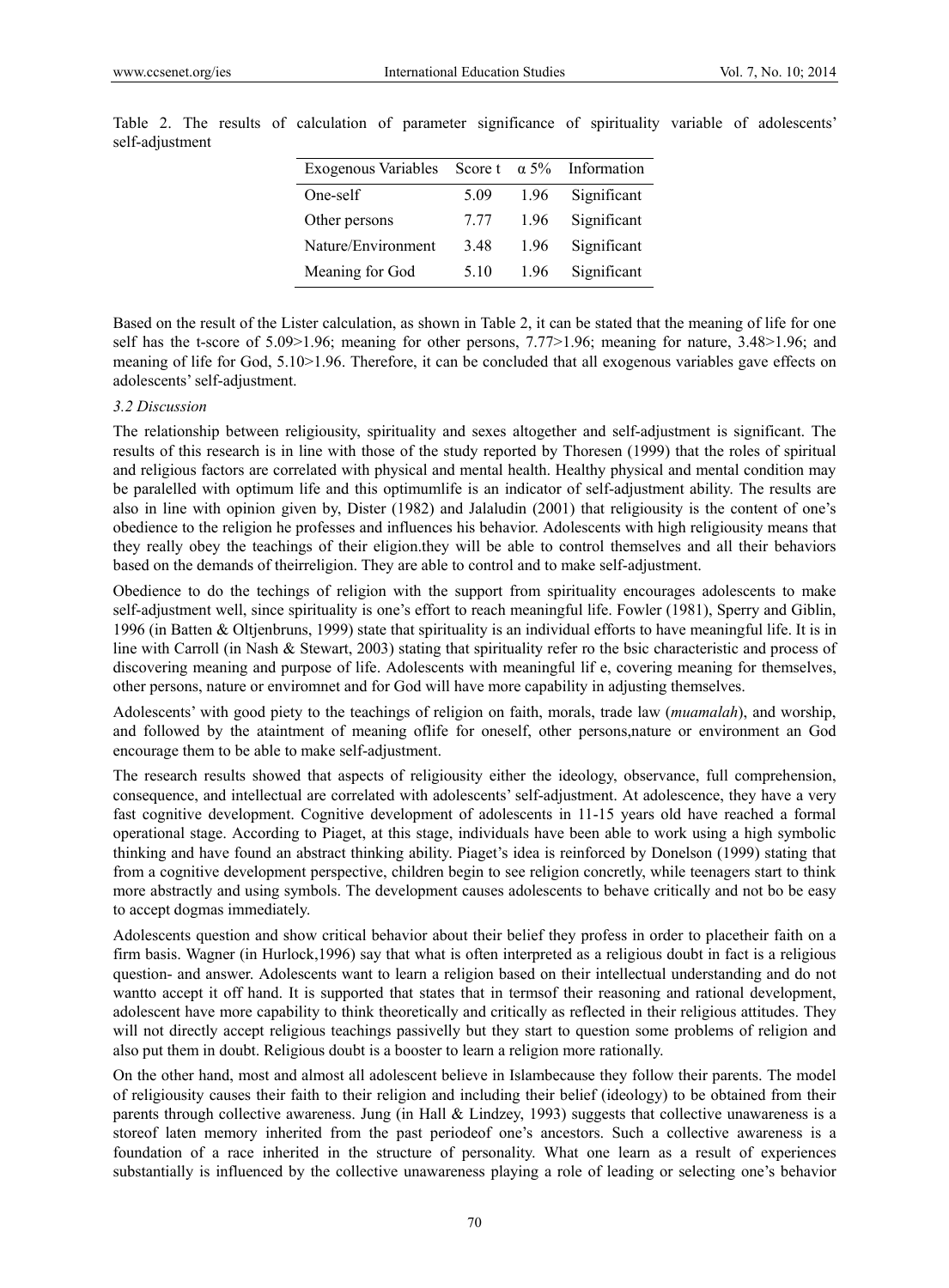from the begnning of life.

It is furtherly explained that such a collective unawareness containing an archaetype and it is assued that there are many archaetypes, so that one of themis God. Based on the opinion, it can be stated that the aspect of faith (ideology) from religiousity has been possessed by adolescents through collective unawareness. although it is a collective unawareness, but it will be able to lead or select adolescents'religious behaviors.

At adolescence, a fast-growing intellectual development gives high opportunities to learn religious teachings deeply through the religion subject and religious activities at schools and adequate knowledge of religion influences behaviors so that they can make adjustments well. Adolescents, in doing their religion, base their behaviors on consequence, so that their behaviors are motivated by religion teachings, especially orders and prohibitions. Internalisation of teachings of orders and prohibitions causes them to control their behaviors and if they will make a deed that breaks the rules of religion, they, based on their knowldge of religion, will think of the consequences from the deed. The condition causes them to be able to make a compromise with them to feel comfortable, so that they are able to make some self-adjustments. The aspect of total and fullcomprehension deals with a feeling of closeness with God and one's feeling that his/her prayer granted. Such a feeling motivates adolescents to show positive behaviors so that they are able to make self-adjustment.

The results of this research showed that there is a significant correlation between spirituality and self-adjustment. The aspect of meaning for oneself, for other persons, and for the nature is correlated with self-adjustment; meaning for God is correlated with self-adjustment.

Spirituality has a significant relationship with self-adjustment. The results of this research showed that th aspect of meaning of life for oneself, for other persons and for the nature or the environment and for God has a significant relationship with self-adjustment, but the meaning of life for God does not have relationship wih self-adjustment.

Adolescents are at the fast physical development phase. According to Hurlock (1996) during the growth of puberty, there are four important physical developments namely: changes in the size of the body, proportion of the body, changes in primary and secondary sexual characteristics. The changes lead to a narcissism, a narcissism in dinamic psycholanalisis and psychotherapy is used to depict someone who loves and sticks oneself (Shafii, 2004). A narcissist thinks of their developmen during childhood and pubert (Shafii, 2004). The condition causes them to be heavily focused on their own development, on the orientation to oneself, on taking care of oneself, so that the meaningfullnes of oneself is prominent enough. Britton (2003) states that it is my own life which is valuable. Human life becomes important because the life possesses an important meaning for him. A human being becomes valuable because he is valuable or might be valuable for himself. If this happens, life will have no meaning.

The results of this research showes that meaningfulness of adolescents for other persons is correlated with self-adjustment. It is because associations at puberty are wider than in previous time. If at elementary schools such an association is still limited, at Junior High School, their associations are wider, becase the students are from various elementary schools and regions and various backgrounds. This encourages adolescents to build friendships more widely and meaningfullness for other persons is growing and growing. On the other side, each individual has a social impetus and human beings do not want to experience being separated form other persons as Shafii (2004) stated that being separated is the base of anxiety and mental disorder. Not only being separated between the mothers and children, but also between one human being with the other, between the nature and the UniversalReality. Basedon that, a human being, including adolescent build a friendship on the basis of meaningfullnes for other persons.

The results of this research showed that there is no difference in self-adjutsment between male and female adolescents ( $t=1.142$ ;  $p=0.253$ ). The results are different from those done by Purwati (1993) that female adolescents' self-adjustment was higher than male adolescents' self-adjustment. The research as also made to Senior High School adolescents di Magelang city and it lasted with a long interval of time.

The results showed that there is a gender equality in adolescents, so that no gender bias happens. Women are not fettered anymore by a gender role that leads to domestic roles.women possess similarity with men: all are created by God, can be seduced by satans, oblige to look for knowledge, oblige to do religious proselytizing, do economic activities, can become leaders, and do some pieties. They encourage either male or female adoslescents to have the same capability in self-adjustment.

On the other side, the development of science and technology, especially information technology, has influenced the life of society. The development of society affects on dinvidual,s including either male or female adolescents.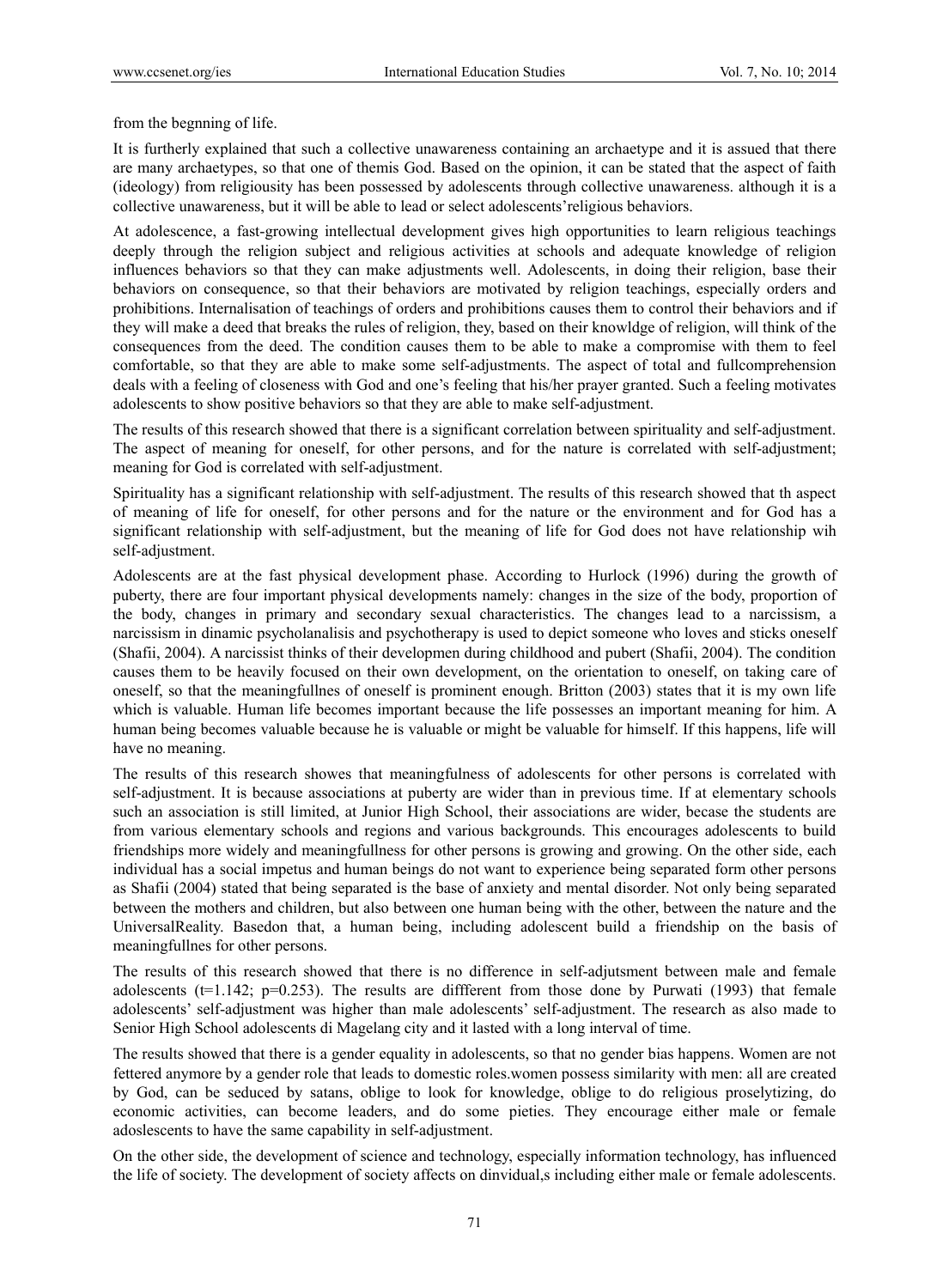This makes the ability of self-adjustment, either male or female adolescents good and in general the results of this research showed the self-adjustment of adolescents in Magelang city is very good.

#### **4. Conclusion**

Based on the results of the data analysis, the following conclusions can be made: a) self-adjustment of adolescents in Magelang city is categoried into adequate or average, while their religiousity and spirituality are very high; b) religiousity, spirituality, and sexes are significantly correlated with adolescents' self-adjustment. From the results of analysis of each variable, it is found that sexes do not give any effects on adolescents' self-adjustment; c) aspect of ideology. Conveyance, full and total comprehension, intellectual and consequence from religiousity variables are correlated with adolescents' self-adjustment; d) spirituality variable on the aspect of meaning of life for onself, for other persons, for the nature of the environment, and for God is significantly correlated with self-adjustment; e) there is no difference of self-adjustment between male and female adolescents and there is no influence of sex on self-adjustment. Male and female adolescents' self-adjustment is the same, namely good enough or average.

#### **References**

- Batten, M., & Oltjenbruns, K. E. (1999). Adolescent Sibling Bereavement as a Catalist for Spiritual Development: A Model for Understanding. *Journal of Death Studies*, *23*, 529-546.
- Britton, K. (2003). *Philosophy and the Meaning of Life*. Terj. Abdul Qodir Shaleh. Jogjakarta: Prismasophie Press.
- Calhoun, J. F., & Acocella, J. R. (1990). *Psychology of Adjustment and Human Relationship* (3rd ed.). New York: McGrawHill Publisher Company.
- Dister, N. S. (1982). *Pengalaman dan Motivasi Beragama: Pengantar Psikologi Agama*. Jakarta: LEPPENAS.
- Donelsen, E. (1999). Psychology of religion and adolescents in the United States: Past to present. *Journal of Adolescence*, *22*, 187-204.
- Dowling, E. M., Gestsdottir, S., Anderson, P. M., Eye, A. V., Almerigi, J., & Lerner, R. M. (2004). Structural Relations Among Spirituality, Religiosity, and Thriving in Adolescence. *Applied Developmental Science*, *8*(1), 7-16.
- Hamka. (2001). *Tasawuf Modern*. Cetakan oktober 2001. Jakarta: PT Citra Serumpun Padi.
- Hetherinton, E. M., & Parke, R. D. (1999). *Child Psychology–A Contemporary View Point* (5th ed.). Toronto: McGraw-Hill Book Company.
- Howard, S. (2002). A Spiritual Perspective on Learning in the Workplace. *Journal of Managerial Psychology*, *17*(3), 230-242.
- Hurlock, E. B. (1996). *Psikologi Perkembangan*. Alih Bahasa: Istiwidayanti dan Soedjarwo. Jakarta: Erlangga.
- Ilyas, Y. (2001). *Kuliah Akhlaq. Yogyakarta: Lembaga Pengkajian dan Pengamalan Islam (LPPI)*. Universitas Muhammadiyah Yogayakarta.
- Jalaluddin. (1996). *Psikologi Agama*. Jakarta: PT Raja Grafindo Utama.
- Masngudin, H. M. S. (2004). *Kenakalan Remaja Sebagai Perilaku Menyimpang Hubungannya dengan Keberfungsian Sosial Keluarga, Kasus di Pondok Pinang Pinggiran Kota Metropolitan Jakarta*.
- McMahon, J. W., McMahon, F. B., & Romano, T. (1995). *Psychology and You* (2nd ed.). New York: West Publishing Company.
- Mouley, G. J. (1982). *Psychology for Effective Teaching*. Boston: Allyn and Bacon Inc.
- Mujib, A., & Mudzakir, Y. (2001). *Nuansa-Nuansa Psikologi Islami*. Jakarta: Raja Grafindo Persada.
- Nash, M., & Stewart, B. (2003). Spirituality and Social Care. *Journal of Social Work Practice*, *17*(2).
- Paloutzian, R. F. (1996). *Invitation to the Psychology of Religion* (2nd ed.). Boston: Allyn and Bacon.
- Papalia, D. F., Olds, S. W., & Feldman R. D. (2002). *A Child's World, Infancy through Adolescence* (9th ed.). New York: McGraw-Hill.
- Purwati. (1993). *Hubungan Pola Asuh Orang Tua dengan Penyesuaian diri Remaja*. Yogyakarta: FPS UGM.
- Santoso, S. S. (2000). Kenakalan Remaja di Propinsi Jawa Barat dan Bali. *Media Litbang Kesehatan*, *9*(4).
- Santrock, J. W. (2000). *Life-Span Development*. Terjemahan Jakarta: Penerbit Erlangga.